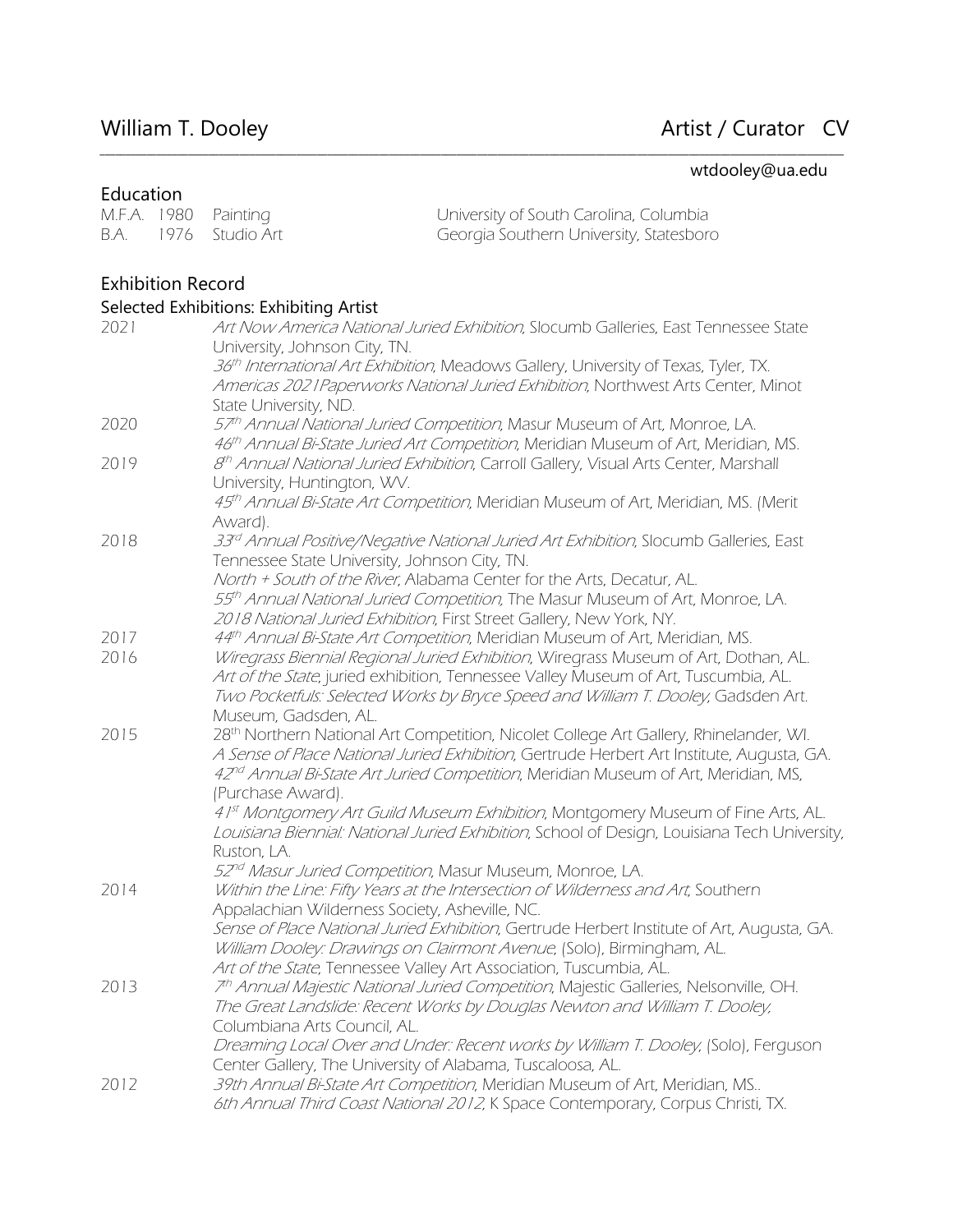## Selected Exhibitions: Exhibiting Artist (continued) W. T. Dooley

| 2011 | Biennial 2012 National Juried Exhibition, Peninsula Fine Arts Center, Newport News, VA.<br>Halpert Biennial, national juried exhibition, Turchin Center for the Visual Arts, Appalachian<br>State University, Boone, NC.<br>26th Positive/Negative, national juried exhibition, Slocumb Galleries, East Tennessee State   |
|------|---------------------------------------------------------------------------------------------------------------------------------------------------------------------------------------------------------------------------------------------------------------------------------------------------------------------------|
|      | University, Johnson City TN.                                                                                                                                                                                                                                                                                              |
| 2010 | 12th Annual Renaissance Regional Arts Exhibition, juried regional exhibit, Renaissance Arts<br>Center, Dixon, TN.                                                                                                                                                                                                         |
|      | A Sense of Place, national juried exhibition, Gertrude Herbert Institute of Art, Augusta, GA.<br>Alias, Alabama artists invitational, Litebox Gallery, Pepper Place, Birmingham, AL<br>William T. Dooley, Chapel Hill Public Library and Town Hall in partnership with the Public<br>Art Office, Town of Chapel Hill, NC. |
|      | 2010 Bi-State Art Competition, Meridian Museum of Art, Meridian, MS.<br>21st National Drawing and Print Exhibition, College of Notre Dame of Maryland, Gormley<br>Gallery, Baltimore, MD.                                                                                                                                 |
|      | 44th Annual National Drawing and Small Sculpture Show, Del Mar College, Corpus<br>Christi, TX.                                                                                                                                                                                                                            |
| 2009 | 27th National Small Works Exhibition, Grosvenor Gallery, State University of New York,<br>Cobleskill Campus, NY.                                                                                                                                                                                                          |
|      | Northern National Juried Art Competition, Nicolet College Art Gallery, Rhinelander, WI.<br>Fifth Annual National Drawing, Painting and Printmaking Competition, Dario Gallery, Palm<br>Beach Community College, Lake Worth, FL.                                                                                           |
|      | Drawing on Alabama 2009 Juried Exhibition, Biggin Hall Gallery, Auburn University,<br>Auburn, AL. Traveled to second venue: Space 301, Mobile, AL                                                                                                                                                                         |
|      | 30th Annual Paper in Particular National Exhibition; Brown Hall Gallery, Columbia College,<br>Columbia, MO.                                                                                                                                                                                                               |
|      | 43rd Annual National Drawing and Small Sculpture Show, Del Mar College, Corpus<br>Christi, TX.                                                                                                                                                                                                                            |
| 2008 | 2D 144 SU National Invitational Exhibition, juried exhibition, Shippensburg University,<br>Huber Art Center, Shippensburg, PA.                                                                                                                                                                                            |
|      | 2008 Southern Open, juried exhibition, Acadiana Center for the Arts, Lafayette, LA.<br>35 <sup>th</sup> Annual Bi-State Art Competition, Meridian Museum of Art, Meridian MS.                                                                                                                                             |
|      | Positive/Negative 23 Annual Juried Art Exhibition, East Tennessee State University,<br>Slocumb Galleries, Johnson City, TN.                                                                                                                                                                                               |
| 2007 | A Sense of Place 2007, Gertrude Herbert Institute of Art, Augusta, GA.<br>Alabama Biennial II, Schedler Minchin Fine Art, Birmingham, AL.                                                                                                                                                                                 |
|      | 34th Annual Bi-State Art Competition, Meridian Museum of Art, Meridian, MS.<br>Drawing on Alabama, Biggin Gallery, Auburn University, Auburn, AL.                                                                                                                                                                         |
| 2006 | 24th Annual National Small Works Exhibition, Tri-County Arts Council, Cobleskill, NY.<br>33rd Annual Bi-State Art Competition, Meridian Museum of Art, Meridian, MS.<br>National Invitational Alumni Exhibition 2006, McMaster Gallery, University of South<br>Carolina, Columbia, SC.                                    |
| 2005 | The Gadsden Art Association Juried Exhibition 2005, Gadsden Art Museum, Gadsden, AL.<br>8th Annual SECAC Members' Exhibition 2005", AULR Gallery, Arkansas State University,<br>Little Rock, AK.                                                                                                                          |
|      | Red Clay Survey Regional Juried Exhibition, Huntsville Museum of Art, Huntsville, AL.<br>Coming Through the Green: Selected Works by William Dooley, Marian Acree Tucker<br>Gallery, Judson College, Marion, AL.                                                                                                          |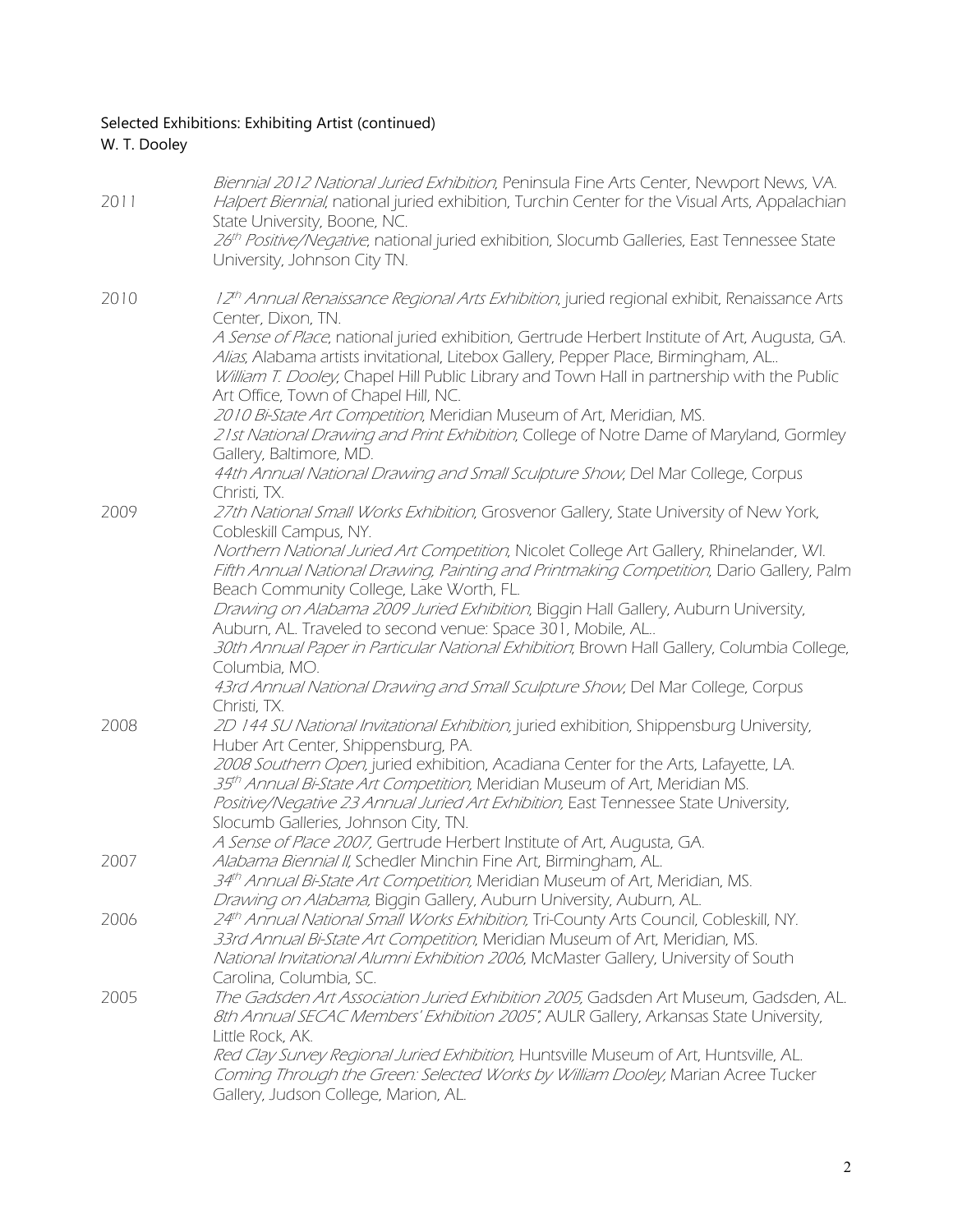### Selected Exhibitions: Exhibiting Artist (continued) W. T. Dooley

| 2004 | 26th Annual Paper in Particular National Exhibition, Columbia College, Columbia, MO<br>Biennial 2004, Peninsula Fine Arts Center, Newport News, VA.                                 |
|------|-------------------------------------------------------------------------------------------------------------------------------------------------------------------------------------|
|      | Great Plains National Juried Exhibition, Moss-Thorn Gallery of Art, Fort Hays, KS.<br>17th McNeese National Works on Paper Exhibition, Lake Charles, LA.                            |
| 2003 | Texas National 2003-2004 Juried Exhibition, Stephen P. Austin State University,                                                                                                     |
|      | Nacogdoches, TX.                                                                                                                                                                    |
|      | SECAC / Tri-State Sculptor's Juried Exhibition, Gallery of Art and Design, North Carolina<br>State University, Raleigh, NC.                                                         |
|      | Slidell Mixed Media Juried Exhibition, Slidell Cultural Center, Slidell, LA.                                                                                                        |
| 2002 | Texas National 2003, The Art Center, Stephen F. Austin State University, Nacogdoches, TX.<br>In Response National Juried Exhibition, Red Gallery, Savannah College of Art & Design, |
|      | Savannah, GA.                                                                                                                                                                       |
|      | Rooster Days, One Spirit Square, York, AL.                                                                                                                                          |
| 2000 | William Dooley: From the Waist Up, Young Harris College, Young Harris, GA<br>What Is Drawing Now? a national juried exhibition, Weber State University, Ogden, UT.                  |
| 1998 | Exhibition South '98: a juried art competition, Tennessee Valley Art Center, Tuscumbia, AL.                                                                                         |
|      | Americas 2000, All Media National Juried Competition, Northwest Art Center, Minot State                                                                                             |
|      | University, Minot, ND.<br>Arts on the River National Juried Exhibition, Savannah College of Art & Design, Savannah,                                                                 |
|      | GA.                                                                                                                                                                                 |
| 1997 | William Dooley: Some Residual Mean, (solo installation) University Art Gallery, University of                                                                                       |
|      | North Alabama, Florence, AL.<br>Mixed Media Juried Competition, Slidell Cultural Art Center, Slidell, LA.                                                                           |
| 1996 | William Dooley: Effusive Pictures, (solo installation), Kentuck Museum, Northport, AL.                                                                                              |
|      | Cimmarron National Works on Paper, Oklahoma State University, Stillwater, OK.                                                                                                       |
| 1994 | Brown Shoes in Sumter County: New Works by William Dooley, Livingston University,<br>Livingston, AL.                                                                                |
|      | 1994 Wiregrass Biennial Art Competition, Wiregrass Museum of Art, Dothan, AL.                                                                                                       |
|      | Living in Nature, an installation by Robert Cox and William Dooley, Alabama State Natural                                                                                           |
|      | History Museum, University of Alabama, Tuscaloosa, AL.<br>American Drawing Biennial Art Competition, Muscarelle Museum of Art, College of                                           |
|      | William and Mary, Williamsburg, VA.                                                                                                                                                 |
| 1993 | Southern Small Works Exhibition, Loyola Gallery Downtown, Loyola University, New                                                                                                    |
|      | Orleans, LA.<br>Positive Negative, Slocumb Galleries, East Tennessee State University, Johnson City, TN.                                                                            |
| 1992 | The 31st Irene Leach Memorial Exhibition, The Chrysler Museum, Norfolk, VA                                                                                                          |
|      | Graceland National '92, Graceland College, Lamoni, IA.                                                                                                                              |
| 1991 | The Museum Exhibition, The Montgomery Museum of Fine Arts, Montgomery, AL.                                                                                                          |
|      | La Grange National XVI, Lamar Dodd Art Center, La Grange, GA.<br>1991 Bi-State Competition, Meridian Museum of Art, Meridian, MS.                                                   |
| 1990 | Le Murs: Site Installation Invitational, (solo installation) Ferguson Center Gallery, University                                                                                    |
|      | of Alabama, Tuscaloosa, AL.                                                                                                                                                         |
|      | North, South, East, West, Center of the Earth, Charlotte, NC<br>New Works, New Alabamians, Foy Union Gallery, Auburn, AL.                                                           |
|      | Wichita National 1990, Center for the Arts, Wichita Art Association, Wichita, KS.                                                                                                   |
|      | 33rd Chautaugua National Juried Competition, Chautaugua, NY.                                                                                                                        |
| 1989 | Drawing 1989, Brigham Young University, Provo, UT, 1989.<br>1989 SPAR National Art Exhibition, Shreveport Regional Arts Center, Shreveport, LA.                                     |
|      |                                                                                                                                                                                     |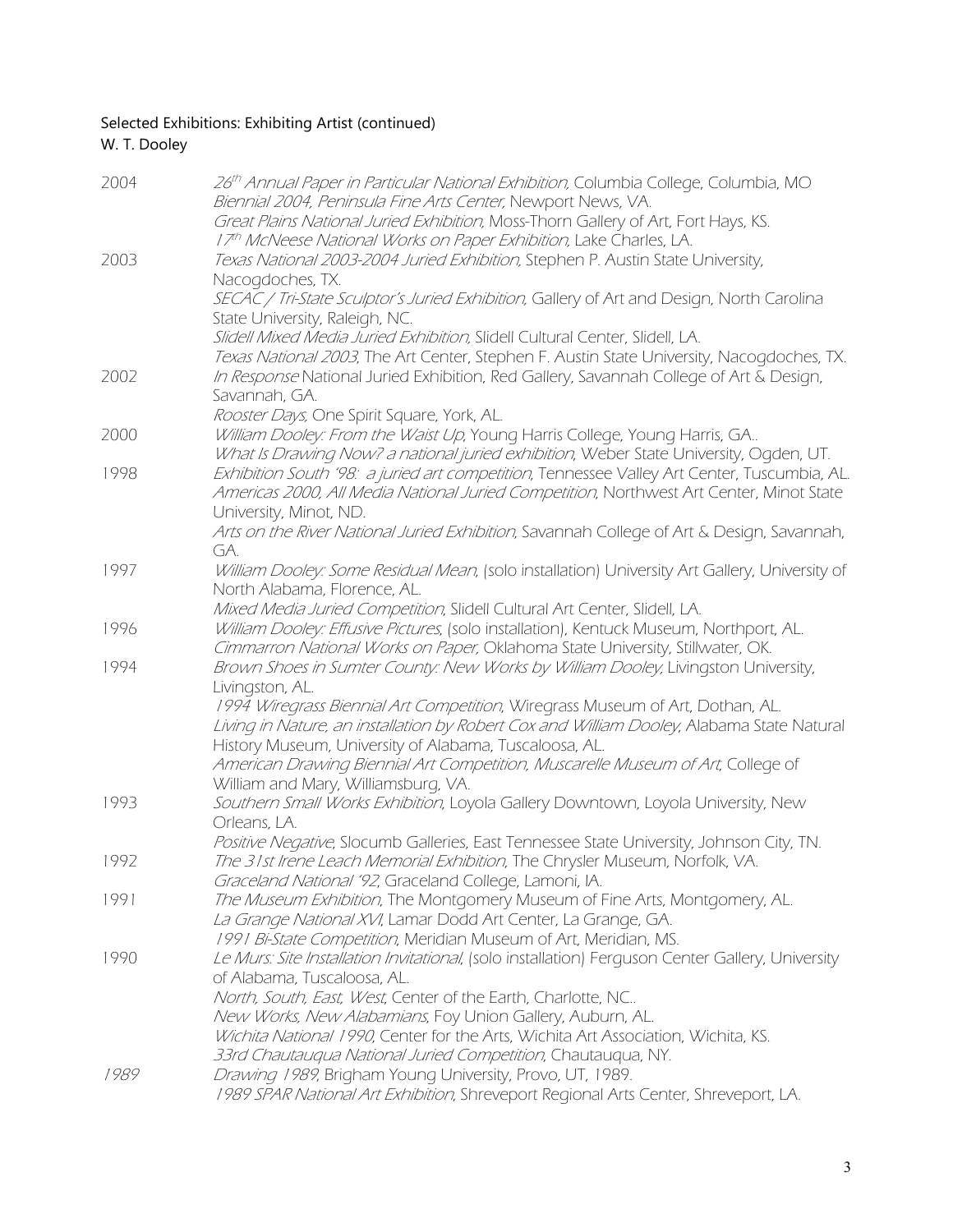#### Selected Exhibitions: Exhibiting Artist (continued) W. T. Dooley

| 1988 | 1989 Birmingham Biennial Exhibition, Birmingham Museum of Art, Birmingham, AL.<br>Illusions of Privacy by William Dooley, Waterworks Visual Arts Center, Salisbury, NC.<br>Non-perishables, Limbo Gallery, Charlotte, NC.                                                 |
|------|---------------------------------------------------------------------------------------------------------------------------------------------------------------------------------------------------------------------------------------------------------------------------|
| 1986 | Working Works: Site Drawings by William Dooley, Limbo Gallery, Charlotte, NC.<br>Transparency Installations, Square Zero, Asheville, NC.<br>Drawings by William Dooley, Converse College, Spartanburg, SC.<br>Clemson National Print and Drawing Exhibition, Clemson, SC. |

## Selected Exhibitions: Curatorial/Production, Sarah Moody Gallery of Art The University of Alabama

| 2021      | 14 Select ions): MFA Program Students Select Works from the Permanent Collection, Sarah                                                               |
|-----------|-------------------------------------------------------------------------------------------------------------------------------------------------------|
|           | Moody Gallery of Art (SMGA), The University of Alabama, Tuscaloosa, AL.                                                                               |
|           | Angle/Edge/Plane: The Sculpture of Ronald Bladen, SMGA.                                                                                               |
| 2020      | Wobble: Selections from the Permanent Collection, SMGA.                                                                                               |
|           | Cultural Collateral: Selections from the Permanent Collection, SMGA, The University of                                                                |
|           | Alabama, Tuscaloosa, AL.                                                                                                                              |
|           | Renée Stout: In the Parallel Universe, Part 3, SMGA.                                                                                                  |
| 2019      | William Paul Thomas: Breathin' Different, SMGA.                                                                                                       |
|           | 2019 Faculty Biennial Exhibition, Department of Art and Art History, SMGA.                                                                            |
|           | Confluence by Jerry Uelsmann, organized by University Gallery. University of Florida,<br>SMGA.                                                        |
| 2018      | Excavation: The Prints of Julie Mehretu, organized by Highpoint Press, Minneapolis, SMGA<br>Com-bine: Selections from the Permanent Collection, SMGA. |
|           | Pattern Thinking: Australian Aboriginal Art from the Collection of Tom and Cynthia                                                                    |
|           | Schneider, curated by Anne Keener. SMGA.                                                                                                              |
|           | Alice Hohenberg Federico: The Liberation of Clay, (catalogue produced), SMGA,                                                                         |
| 2017-2018 | Faculty Biennial Exhibition, Department of Art and Art History, SMGA.                                                                                 |
|           | Tracery and Plane: Paintings by Robert Kushner, SMGA                                                                                                  |
| 2017      | We Are Selma: The Selma Portrait Project by Kathryn Mayo, SMGA.                                                                                       |
|           | Contemporary Consolidated: Selections from the Permanent Collection, (installed both on                                                               |
|           | campus and downtown at University Art Gallery, Dinah Washington Cultural Arts Center).                                                                |
| 2017      | Echos along the Syrian Border: Family Archeology and the Sound of Distant Gunfire:                                                                    |
|           | Works by James Emmette Neel. SMGA.                                                                                                                    |
|           | Mel Kendrick: Woodblock Prints. SMGA.                                                                                                                 |
| 2016      | Rural Studio: Alabama Design   Build Projects, organized by Andrew Freear, SMGA.                                                                      |
|           | Pinckney Herbert Distilled-The Narrative Transformed, organized by Ewing Gallery, SMGA.                                                               |
|           | Laurie Simmons: Two Boys and The Love Doll, organized by Contemporary Art Museum,                                                                     |
|           | St. Louis, MO, SMGA.                                                                                                                                  |
|           | In This House: Selections from the Permanent Collection, SMGA.                                                                                        |
|           | Saturated: Selections from the Permanent Collection, SMGA.                                                                                            |
| 2015      | Joyce J. Scott: Truths and Visions, organized by Museum of Contemporary Art. Cleveland,                                                               |
|           | SMGA.                                                                                                                                                 |
|           | Russ Warren: Works 1971 - 2015, organized with Les Yeux du Monde, Charlottesville, VA,                                                                |
|           | (published interview), SMGA.                                                                                                                          |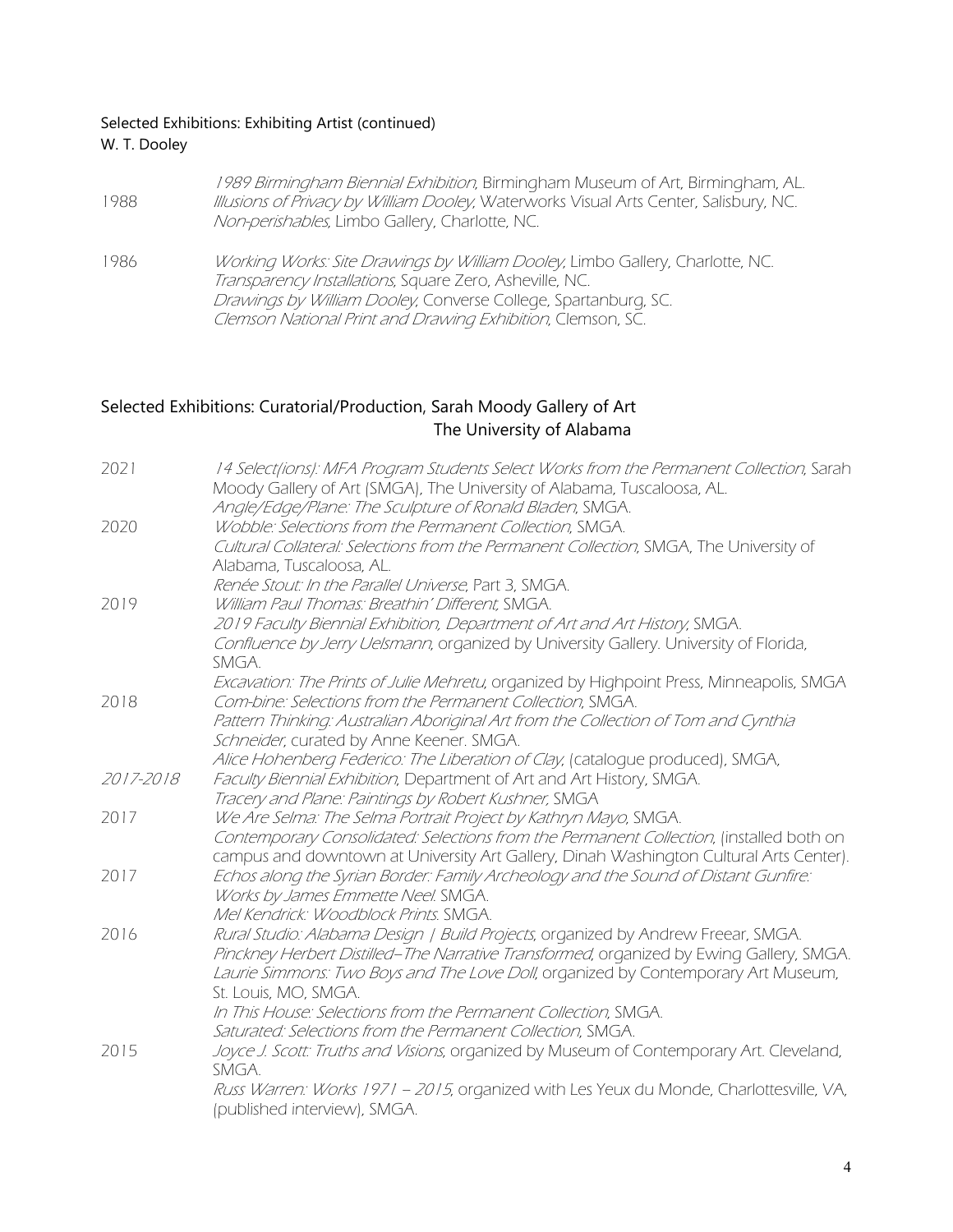## *Exhibitions, Curatorial / Production* (continued)

## W.T. Dooley

|      | Juvenile-in-Justice: Photographs by Richard Ross., SMGA.                                           |
|------|----------------------------------------------------------------------------------------------------|
|      | From the Alabama Oval: Paintings by Richmond Burton, SMGA                                          |
|      | Ansel Adams: Portfolios I and II (from the SMGA Permanent Collection), Montgomery                  |
|      | Museum of Fine Arts, Montgomery, AL.                                                               |
|      | William and Sara Hall Collection: Contemporary Prints Selections, University Art Gallery.          |
|      | (from the SMGA Permanent Collection), Dinah Washington Cultural Arts Center,                       |
|      | Tuscaloosa, AL.                                                                                    |
|      |                                                                                                    |
| 2014 | Re-defining the Multiple: 13 Japanese Printmakers, organized by Ewing Gallery, UT                  |
|      | Knoxville, TN, SMGA.                                                                               |
|      | Urban Virtues: Paintings by Cora Cohen and Susanne Doremus, SMGA                                   |
|      | Contemporary Treasures: Selections from the Permanent Collection, SMGA                             |
|      | Selections: The Morgan Collection, University Art Gallery, Dinah Washington Cultural Arts          |
|      | Center, Tuscaloosa, AL.                                                                            |
|      | Katherine Bradford: The Golden Age of Exploration, SMGA.                                           |
|      | American Abstract Artist's 75 <sup>th</sup> Anniversary Portfolio Exhibition, organized with Ewing |
|      | Gallery, UT Knoxville, SMGA.                                                                       |
| 2013 | William Willis: A Span of Painting, SMGA.                                                          |
|      | Beverly Semmes: Starcraft, organized by the Hunter Museum, Chattanooga, SMGA.                      |
| 2012 | Thornton Willis: Structural Abstraction. SMGA.                                                     |
|      | Straddled: Selections from the Permanent Collection, SMGA.                                         |
|      | Catch and Release: Brian Novatny Paintings and Works on Paper, SMGA.                               |
|      | Anthology: Sculpture and Drawings by Ann Norton, SMGA.                                             |
| 2011 | Fred Stonehouse: The Deacon's Seat., SMGA.                                                         |
|      | William T. Wiley: Desperate Ours, SMGA                                                             |
|      | Deep Impressions: Willie Cole Works on Paper, organized with Patterson Sims, SMGA.                 |
|      | Angelo Granata (1922-2009): A Career Retrospective., SMGA.                                         |
|      | Co-mingling Contemporary: Selections from the Permanent Collection, SMGA.                          |
| 2010 | To the Mountaintop: Tim Rollins and K.O.S., SMGA.                                                  |
|      | Lester Van Winkle: Craving, SMGA.                                                                  |
|      | Claudia DeMonte: Mapping Beauty, SMGA                                                              |
|      | An Eyeful: Selections from the Permanent Collection, SMGA.                                         |
|      | Jasper Johns: Prints from the Walker Art Center, SMGA                                              |
|      | (Tw)insite(s): 2010 Biennial All Faculty Exhibition, Sella Granata Art Gallery and SMGA            |
| 2009 | William Christenberry: Land / Memory, SMGA.                                                        |
|      | Rose Lee's House: Rural Studio, Auburn University, co-curated with Elena Barthel, SMGA.            |
|      | Navigator: Dozier Bell, SMGA.                                                                      |
|      | Clytie Alexander: Diaphans, SMGA.                                                                  |
|      | Elizabeth Murray: Prints, SMGA.                                                                    |
| 2008 | Reunion: Judy Major-Girardin and Scott Stephens, SMGA.                                             |
|      | Rob Matthews: Knoxville Girl and Christopher Davison: Darkness / Light / Darkness,                 |
|      | SMGA.                                                                                              |
|      |                                                                                                    |
|      | Lookaway: Selections from the Permanent Collection, SMGA.                                          |
|      | Pace Editions: A Survey of Contemporary Artists Prints, SMGA.                                      |
|      | Ouery and Repose: Jack Earl and Tip Toland, SMGA                                                   |
| 2007 | Robert Colescott: Troubled Goods, SMGA.                                                            |
|      | Instruments of Argument: Ten Years, 11 sculptures, 7 drawings by John Newman, SMGA.                |
|      | Cheryl Goldsleger: Investigations, SMGA.                                                           |
| 2006 | Lookout: Selections from the Permanent Collection, SMGA                                            |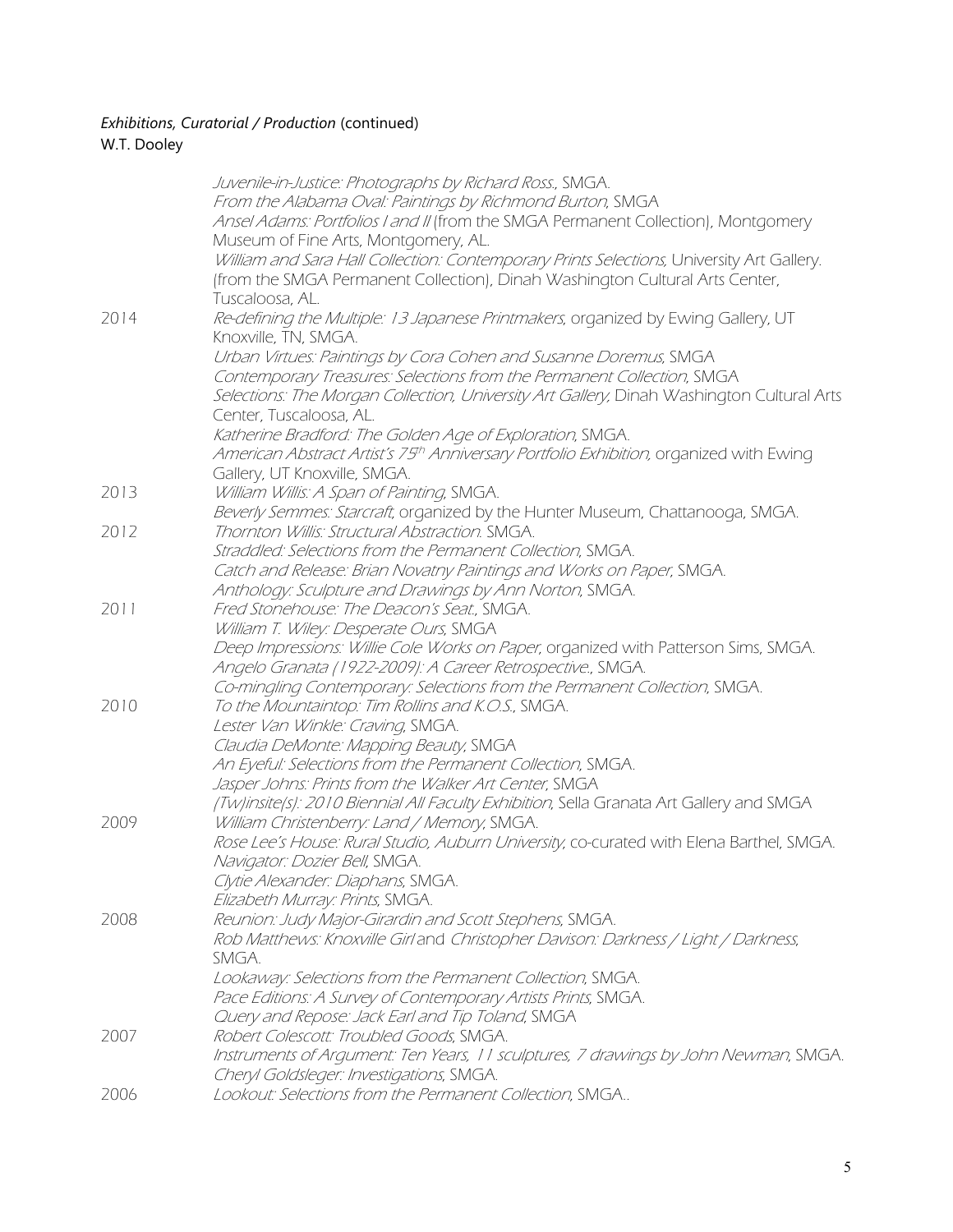## *Exhibitions, Curatorial / Production* (continued)

## W.T. Dooley

|      | Jil Weinstock: Waistline, organized with Charles Cowles Gallery, NY, SMGA.                  |
|------|---------------------------------------------------------------------------------------------|
|      | Ed McGowin: Name Change, One Artist Twelve Personas Thirty-Five Years, SMGA.                |
|      | Robert and Shana ParkeHarrison: Recent Works, SMGA.                                         |
| 2005 | Cort Savage: Scattered Man and Related Works, SMGA.                                         |
|      | Paul R. Jones Collection: Looking Up, SMGA.                                                 |
|      | Vernon Fisher: Notes for a New Novel, SMGA.                                                 |
|      | New Currents in Regional Painting, organized with Brian Bishop, SMGA.                       |
|      | Cristos Gianakos and William Hall: A 20 Year Collaboration, SMGA                            |
| 2004 | Helen Altman: Patch of Blue, SMGA.                                                          |
|      | 14 Photographers Respond to Ma'Cille's Museum of Miscellanea, SMGA.                         |
|      | Linda Francis: quanta, SMGA                                                                 |
|      | Chakaia Booker: Divine Detritus by the Black Warrior River, SMGA.                           |
| 2003 | Clarence Morgan: Hybrid Archetype, SMGA.                                                    |
|      |                                                                                             |
|      | Sally Mann: Photography and the Southern Landscape, SMGA                                    |
|      | Global Matrix: An International Print Exhibition, organized by Purdue University Galleries, |
|      | SMGA.                                                                                       |
| 2002 | Watercolor: In the Abstract, organized with Pamela Auchincloss, SMGA.                       |
|      | Vue Deluxe: Selections from the Permanent Collection, SMGA.                                 |
|      | 2-D an installation of works on paper by Judy Pfaff, SMGA.                                  |
|      | Size Six: Ilona Malka Rich, SMGA.                                                           |
|      | Pixerina Witcherina, organized with University Galleries, Illinois State University, SMGA.  |
| 2001 | Richard Zoellner: The Continuous Quest (a retrospective), SMGA.                             |
|      | Assembly: Selections from the Permanent Collection, SMGA.                                   |
|      | Tony Scherman: Chasing Napoleon (Forensic Portraits), SMGA.                                 |
|      | ARCH featuring work by Barbara Gallucci, Michelle Lopez, Corey McCorkle, Michael            |
|      | Phelan and Scott Reynolds, SMGA.                                                            |
| 2000 | Deborah Willis: Tied To Memory, SMGA                                                        |
|      | The Synthetic: Selections from the Permanent Collection, SMGA.                              |
|      | Ripe on the Vine: Studio Artists 1999-2000, traveled to Alabama School for the Fine Arts,   |
|      | Birmingham.                                                                                 |
|      | Gary Stephan: Same Body, Different Day, SMGA.                                               |
|      | Craft is a Verb, organized with American Craft Museum, SMGA.                                |
| 1999 | Peter Gourfain: Prints from the Last Decade (1988-1998), .SMGA.                             |
|      | Steve Skidmore: Imagining Space, SMGA                                                       |
|      | Stretching your View: Selections from the Permanent Collection, SMGA.                       |
|      | John Monti: Amatory Bodies, SMGA.                                                           |
|      | NALL eros & agrope, SMGA.                                                                   |
|      | Large Format Working Drawings: New Works by Stephen Talasnik, SMGA                          |
|      | Graphic/Photographic: Digital Images by Roy Drasites and Gunars Strazdins, SMGA.            |
| 1998 | Bert Brouwer: Tall Tales and Other Stories, SMGA.                                           |
|      | Mel Chin: Inescapable Histories, organized for travel by Exhibits USA, Inc., SMGA.          |
|      | Italo Scanga: Recent Paintings and Sculpture, organized for travel by Van Every / Smith     |
|      | Galleries, Davidson College, NC, SMGA                                                       |
|      | Heel of the Boot: Prints by Sue Coe, organized by Nelson Fine Arts Center, Tempe, AZ,       |
|      | SMGA.                                                                                       |
|      | Latin American Artists: a view of the contemporary, organized by the Department of Art &    |
|      | Design of East Tennessee State University, Johnson City, SMGA.                              |
|      |                                                                                             |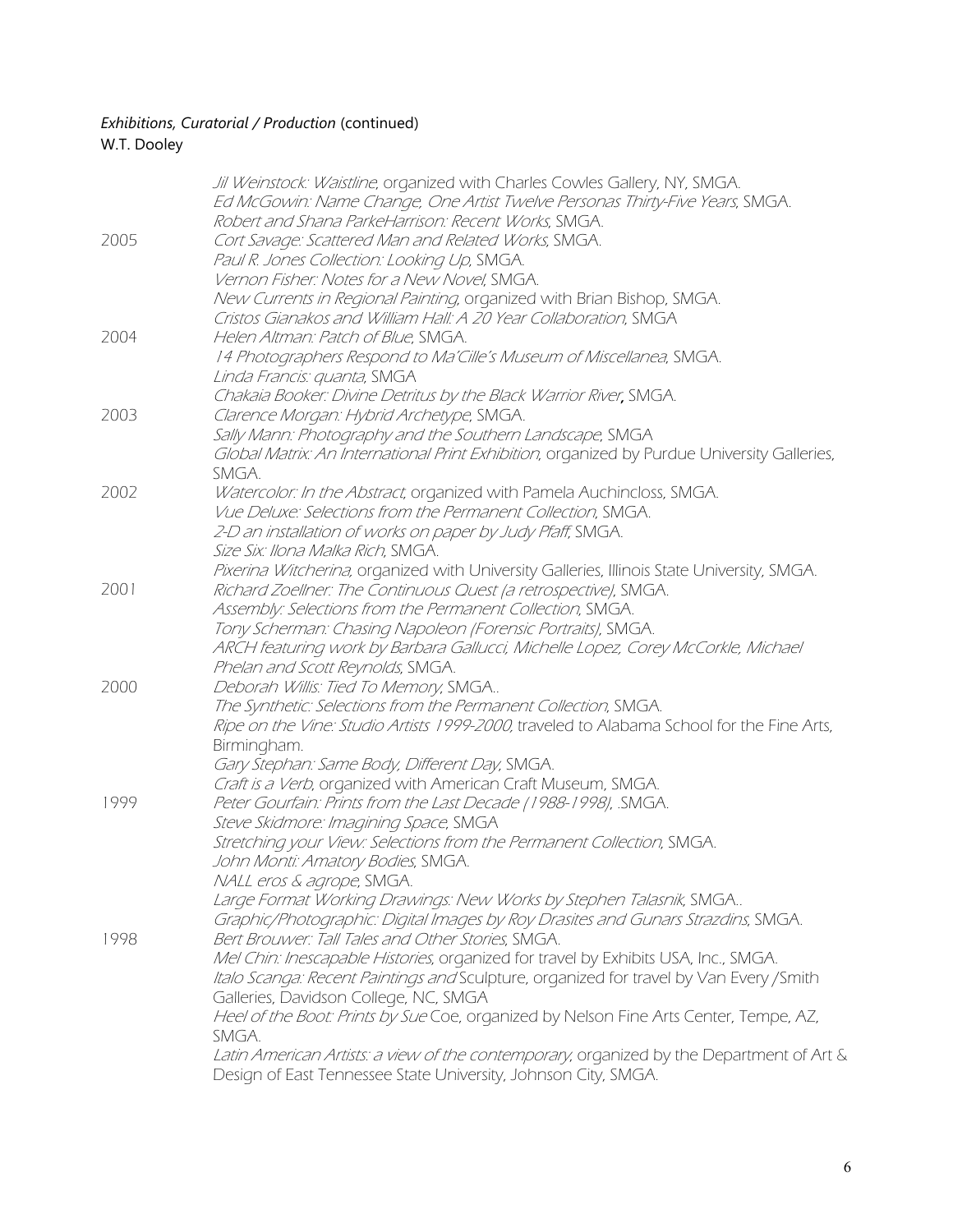#### *Exhibitions, Curatorial / Production* (continued) W.T. Dooley

|      | Edmund Marsden Hartley (1877-1943), organized by the Frederick R. Weisman Art<br>Museum, University of Minneapolis, MN, SMGA.                                                    |
|------|----------------------------------------------------------------------------------------------------------------------------------------------------------------------------------|
| 1997 | Gregory Amenoff: The Sky Below, SMGA.                                                                                                                                            |
| 1996 | Birney Imes: Whispering Pines, SMGA.                                                                                                                                             |
|      | Under Glass: An Exhibition of Works on Paper, organized with Charles Cowles Gallery.                                                                                             |
|      | Cora Cohen: Paintings and Altered x-rays (1984-1996), traveled to the Joslyn Art Museum,                                                                                         |
|      | Omaha, NE, catalogue produced, SMGA.                                                                                                                                             |
| 1995 | Carrie Mae Weems: The Sea Islands Series and Africa Series, traveled to Northern Illinois<br>University Art Museum, DeKalb, IL; Schneider Museum of Art at Southern Oregon State |
|      | College, Ashland, OR; McKissick Museum, Columbia, SC; The University of Iowa, Iowa City,                                                                                         |
|      | catalogue produced, SMGA.                                                                                                                                                        |
|      | New Regional Painting II, SMGA.                                                                                                                                                  |
|      | Contemporary Art from the Collection of Jason Rubell, SMGA                                                                                                                       |
|      | Manuel Neri: New Drawings and Sculptural Works, SMGA.                                                                                                                            |

### Publications

"Renee Stout: In the Parallel Universe, Part 3", essay for expanded checklist, Sarah Moody Gallery of Art, The University of Alabama, 2020.

"My Good Fortune", Christenberry in Alabama: A Tribute, catalogue, Mobile Museum of Art, pp. 15-18. "A Conversation with Russ Warren", Russ Warren | Works: 1971-2015, catalogue essay by Carter Ratcliff, pp. 8-12, Les Yeux du Monde Gallery, ISBN: 978-0-9890107-4-0, 2015.

"Voices: Art in Alabama," The Rural Studio at Twenty: Designing and Building in Hale County, Alabama, authors: Andrew Freear, Elena Barthel, and Andrea Oppenheimer, Princeton Architectural Press, NY, 2014, pp. 251-52.

"Alvin C. Sella: A Legend in the World of Alabama Art", Alabama State Arts Awards, XXIII, (number 1), p. 25-28.

"William Christenberry: 806 Mile Perspective", essay for expanded checklist for installation of photographs in the Alabama Museum of Natural History, The University of Alabama, Tuscaloosa, Alabama, 2007. Robert and Shana ParkeHarrison: Recent Works, expanded checklist essay, Sarah Moody Gallery of Art, 2006.

Paul R. Jones Collection: Looking Up, expanded checklist essay, Sarah Moody Gallery of Art, The University of Alabama, 2005.

Vernon Fisher: Notes for a New Novel, "The Angels Want to Wear My Red Shoes", catalogue essay, Sarah Moody Gallery of Art, The University of Alabama, 2005.

"Lonnie Holley: Do We Think Too Much? I Don't Think We Can Ever Stop," at the Birmingham Museum of Art, exhibition review, ART PAPERS, January/February 2005, pp. 42-43.

Left Hand Right Hand, at Bare Hands Gallery, Birmingham, exhibition review for ART PAPERS, June/July, p. 44, 2004.

Elvis Richardson: Welcome to Slide Show Land, at UAB Gallery , Birmingham, exhibition review for ART PAPERS, October/November 2004, p. 43.

"David Levinthal at the Birmingham Museum of Art," exhibit review, ART PAPERS, March/April 2004, p 43. "Charlie Lucas at Deacon Street Studios," exhibit review, ART PAPERS, January/February 2004, p. 42.

"Some Observations on the Art of Samuel Mockbee," Samuel Mockbee and the Rural Studio: Community Architecture., D.A.P./ Distributed Art Publisher and the Birmingham Museum of Art, 2003, pp 47-48. Essay for expanded checklist, 2 – D An installation of works on paper by Judy Pfaff, SMGA, The University of Alabama, Tuscaloosa, Alabama, 2002.

"After the Ball Fall" Ilona Rich: Size Six, SMGA, The University of Alabama, Tuscaloosa, Alabama, 2001 pp5 – 13, ISBN: 0-96455292-3-8.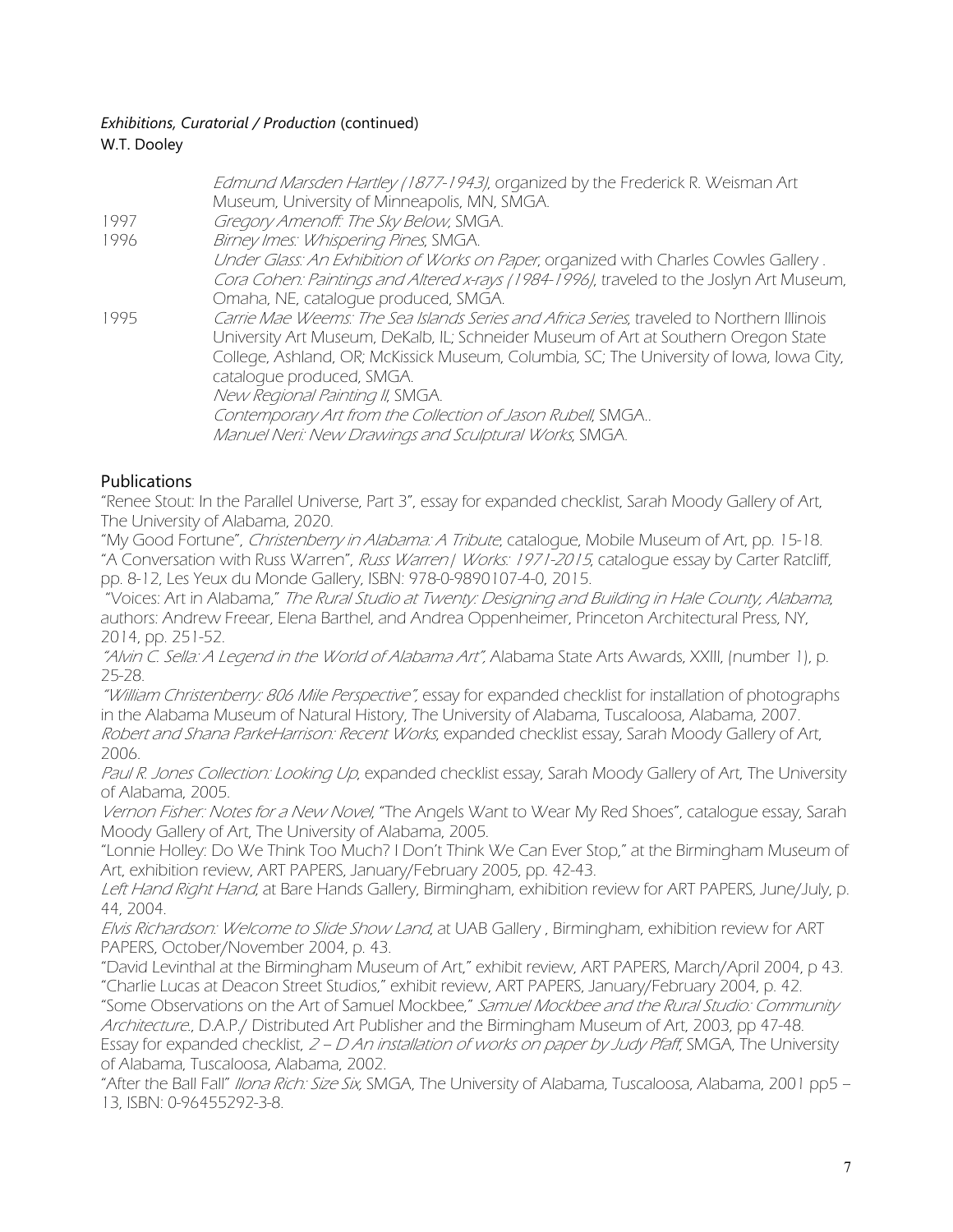#### *Publications* (continued) W.T. Dooley

Jonathan Lasker: Selective Identity, exhibition review, SECAC Review, volume XIII, number 5, 2000. "From the Waist Up, exhibition review, ART PAPERS, May/June 2001.

William Christenberry, text for expanded exhibition checklist, (SMGA), The University of Alabama. Birney Imes: Whispering Pines, text for expanded exhibition checklist, (SMGA), The University of Alabama, Tuscaloosa, AL, 1996.

Cora Cohen: Paintings and Altered x- rays (1983-1996), ISBN# 0-9645292-1-1, (SMGA), The University of Alabama, Tuscaloosa, AL, 1996, catalogue production editor.

Carrie Mae Weems: South Carolina/Georgia(Sea Islands Series), ISBN# 0-9645292-0-3, (SMGA), The University of Alabama, Tuscaloosa, AL, 1995, introduction and catalogue production editor.

"Urban Images, Attitude: Jean Michel Basquiat," The Tuscaloosa News, 2 January, 1994.

Alabama Regional Editor, Art Papers, 1989-1997, 25 reviews published.

Georg Baselitz: Recent Woodcuts, essay and catalogue production, (SMGA), The University of Alabama, Tuscaloosa, AL, 1992.

## Presentations

"The Climate of a Studio Practice," Department of Art and Art History, Birmingham Southern College, Birmingham, AL, 2015.

"Studio Practices in Drawing and Painting," The Rural Studio of Auburn University, Newbern, AL, 2008. "A Vision of Public Art for Tuscaloosa River Walk," City of Tuscaloosa, River Walk Committee, Tuscaloosa, AL, 2006.

"Naming Space, Framing Sculpture," Southeastern College Art Conference, Mobile, AL, 2002. Memorial Service Speaker for Samuel Mockbee, Max Protetch Gallery, New York, NY 2002. Paper Presentation, College Art Association Annual Meeting, Chicago, IL, February 28, 2001. Panel: <sup>A</sup>

Diplomatically Correct Language for a Politically Incorrect Art, Paper: "Parameters of Political Art on/off Line."

## Grantsmanship

exhibition: Jack Earl and Tip Toland: Query and Repose, Alabama State Council for the Arts, Alabama Clay Conference, 2008. \*funded

Speaker, education outreach, exhibit, Craft is a Verb, Alabama Humanities Foundation, 2000. Exhibition: Craft Is a Verb: Selections from the Permanent Collection of the American Craft Museum, New York, NY; Alabama State Council for the Arts Presenter Grant, 2000. \*funded

Speaker, Workshop & Symposia Grant, Mid-America Arts Alliance and the Lannan Foundation, Santa Fe, Mel Chin Lecture, May 4, 1997.\*funded

Project Grant, National Endowment for the Arts. Exhibition and catalogue production for the artist, Carrie Mae Weems Sea Islands Series.1992-93.\*received

Alabama Humanities Foundation Grant, 1994. Lectureship/Visiting Artist Grant. \*funded Metropolitan Life Foundation, Multicultural Initiatives Grant, New York, Tomie Arai: Exhibition, to make available the contemporary art that represents current Asian American issues of identity, by bringing an installation of her work, 1992.

Conservation Assessment Program, National Institute for the Conservation of Cultural Property, Institute for Museum Services, Washington, DC, provided support for conducting an evaluation of the overall operation of the SMGA, its facility and permanent collection, 1992. \*funded

North Carolina Arts Council, exhibitions, Mike Glier: Progress, a site-specific temporary drawing installation, Spirit Square Center for the Arts, 1988-89. \*funded

North Carolina Arts Council, exhibitions, Urban Windows, A project for the generation of four alternative site-specific installations, Spirit Square Center for the Arts, 1989. \*funded